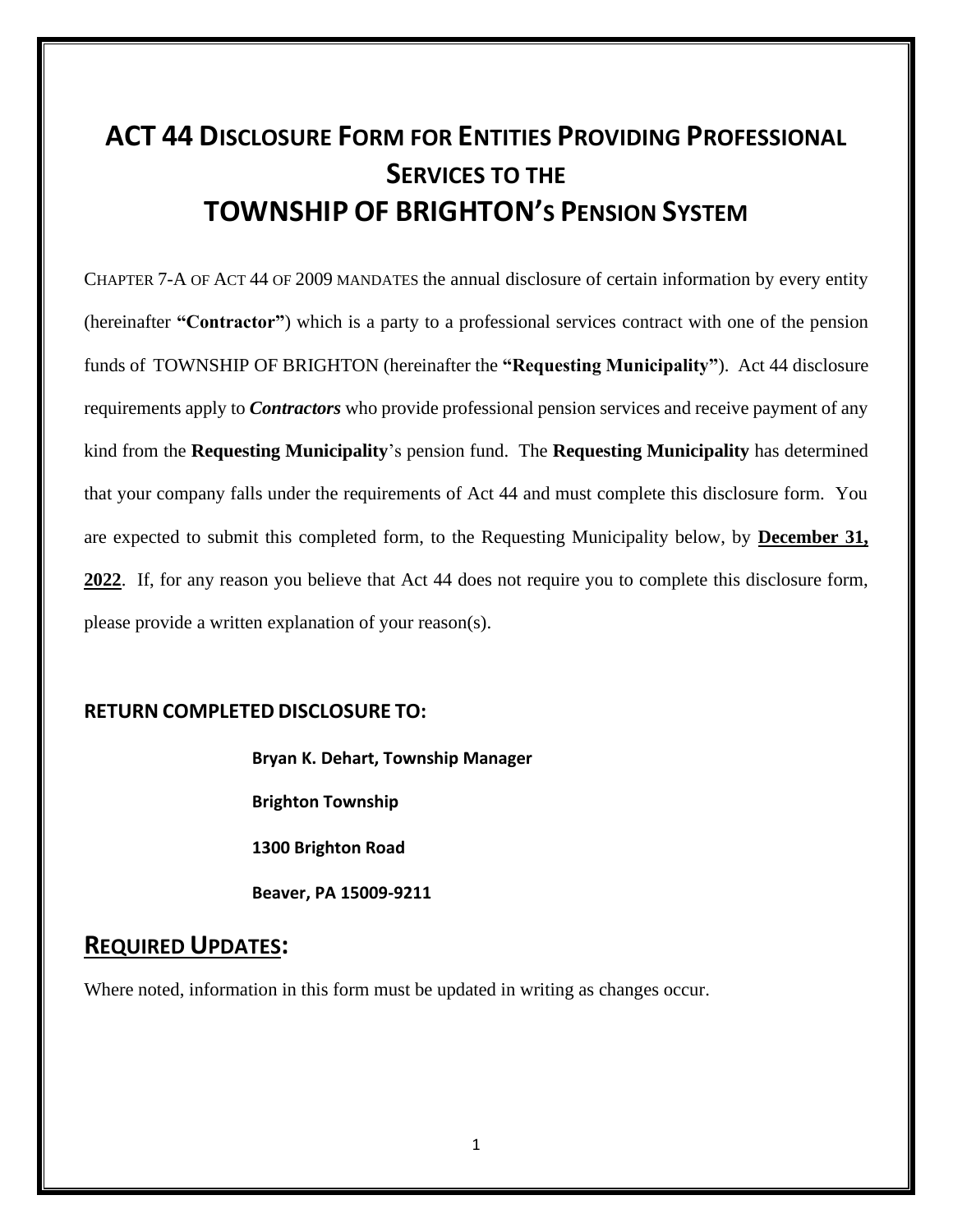## **DEFINITIONS FOR DISCLOSURE**

| TERM:                                                                                                                    | <b>DEFINITION:</b>                                                                                                                                                                                                                                                                                                                                                                                                                                                                                                       |  |  |  |
|--------------------------------------------------------------------------------------------------------------------------|--------------------------------------------------------------------------------------------------------------------------------------------------------------------------------------------------------------------------------------------------------------------------------------------------------------------------------------------------------------------------------------------------------------------------------------------------------------------------------------------------------------------------|--|--|--|
| <b>CONTRACTOR</b>                                                                                                        | Any person, company, or other entity that receives payments, fees, or<br>any other form of compensation from a municipal pension fund in<br>exchange for rendering professional services for the benefit of the<br>municipal pension fund.                                                                                                                                                                                                                                                                               |  |  |  |
| <b>SUBCONTRACTOR OR</b><br><b>ADVISOR</b>                                                                                | Anyone who is paid a fee or receives compensation from a municipal<br>pension system - directly or indirectly from or through a contractor.                                                                                                                                                                                                                                                                                                                                                                              |  |  |  |
| <b>AFFILIATED ENTITY</b>                                                                                                 | Any of the following:<br>1. A subsidiary or holding company of a lobbying firm or other<br>business entity owned in whole or in part by a lobbying firm.<br>2. An organization recognized by the Internal Revenue Service as a<br>tax-exempt organization under section 501(c) of the Internal<br>Revenue Code of 1986 (Public Law 99-514, 26 U.S.C. §501(c))<br>established by a lobbyist or lobbying firm or an affiliated entity.                                                                                     |  |  |  |
| <b>CONTRIBUTIONS</b>                                                                                                     | As defined in section 1621 of the act of June 3rd, 1937 (P.L. 1333, No.<br>320), known as the Pennsylvania Election Code.                                                                                                                                                                                                                                                                                                                                                                                                |  |  |  |
| <b>POLITICAL COMMITTEE</b>                                                                                               | As defined in section 1621 of the act of June 3rd, 1937 (P.L. 1333, No.<br>320), known as the Pennsylvania Election Code.                                                                                                                                                                                                                                                                                                                                                                                                |  |  |  |
| <b>EXECUTIVE LEVEL</b><br><b>EMPLOYEE</b>                                                                                | Any employee or person or the person's affiliated entity who:<br>1. Can affect or influence the outcome of the person's or affiliated<br>entity's actions, policies, or decisions relating to pensions and the<br>conduct of business with a municipality or a municipal pension<br>system; or<br>2. Is directly involved in the implementation or development policies<br>relating to pensions, investments, contracts or procurement or the<br>conduct of business with a municipality or municipal pension<br>system. |  |  |  |
| <b>MUNICIPAL PENSION</b><br><b>SYSTEM</b>                                                                                | Any qualifying pension plan, under Pennsylvania state law, for any<br>municipality within the Commonwealth of Pennsylvania; includes the<br>Pennsylvania Municipal Retirement System.<br>Example: the Police Pension Plan for the Borough of Winchesterville                                                                                                                                                                                                                                                             |  |  |  |
| <b>MUNICIPAL PENSION</b><br><b>SYSTEM OFFICIALS AND</b><br><b>EMPLOYEES; MUNICIPAL</b><br><b>OFFICIALS AND EMPLOYEES</b> | Where applicable, includes any employee, elected official, appointed<br>official, candidate for political office, or pension committee member of<br>the Requesting Municipality.                                                                                                                                                                                                                                                                                                                                         |  |  |  |
| <b>PROFESSIONAL SERVICES</b><br><b>CONTRACT</b>                                                                          | A contract to which the municipal pension system is a party that is: $(1)$<br>for the purchase of professional services including investment services,<br>legal services, real estate services, and other consulting services; and,<br>(2) not subject to a requirement that the lowest bid be accepted.                                                                                                                                                                                                                 |  |  |  |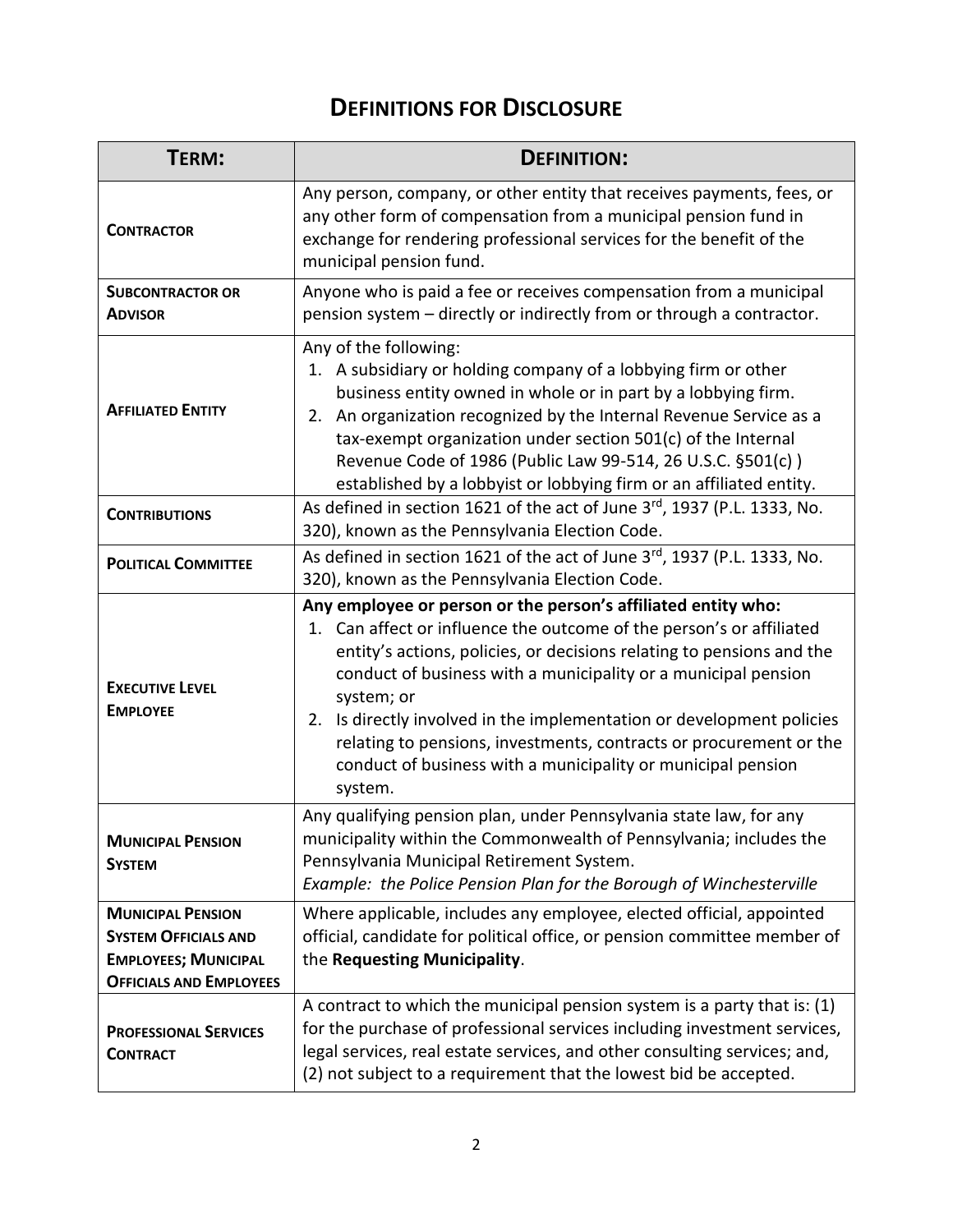## **IDENTIFICATION OF CONTRACTORS & RELATED PERSONNEL**

**CONTRACTORS:** (See **"Definitions"** – page 2) Any entity who currently provides service(s) by means of a Professional Services Contract to the Municipal Pension System of the **Requesting Municipality**, please complete all of the following:

#### **Identify the Municipal Pension System(s) for which you are providing information:**



**\*\*NOTE:** For all that follow, you may answer the questions / items on a separate sheet of paper and attach it to this Disclosure if the space provided is not sufficient. Please reference each question / item you are responding to by the appropriate number. **(example: REF – Item #1.)**

1. Please provide the names and titles of all individuals providing professional services to the **Requesting Municipality**'s pension plan(s) identified above. Also include the names and titles of any advisors and subcontractors of the Contractor, identifying them as such. After each name provide a description of the responsibilities of that person with regard to the professional services being provided to each designated pension plan.

#### Michael L. Pisula

2. Please list the name and title of any *Affiliated Entity* and their *Executive-level Employee(s)* that require disclosure; after each name, include a brief description of their duties. **(See: Definitions)**

#### N/A

- 3. Are any of the individuals named in **Item 1 or Item 2** above, current or former official or employee of the **Requesting Municipality**? **NO**
- → **IF "YES"**, please provide the name and of the person employed, their position with the municipality, and dates of employment
- 4. Are any of the individuals named in **Item 1 or Item 2** above a current or former registered Federal or State lobbyist? **NO**
- → **IF "YES"**, please provide the name of the individual, specify whether they are a state or federal lobbyist, and the date of their most recent registration / renewal.

#### **NOTICE: All information provided for items 1-4 above must be updated as changes occur.**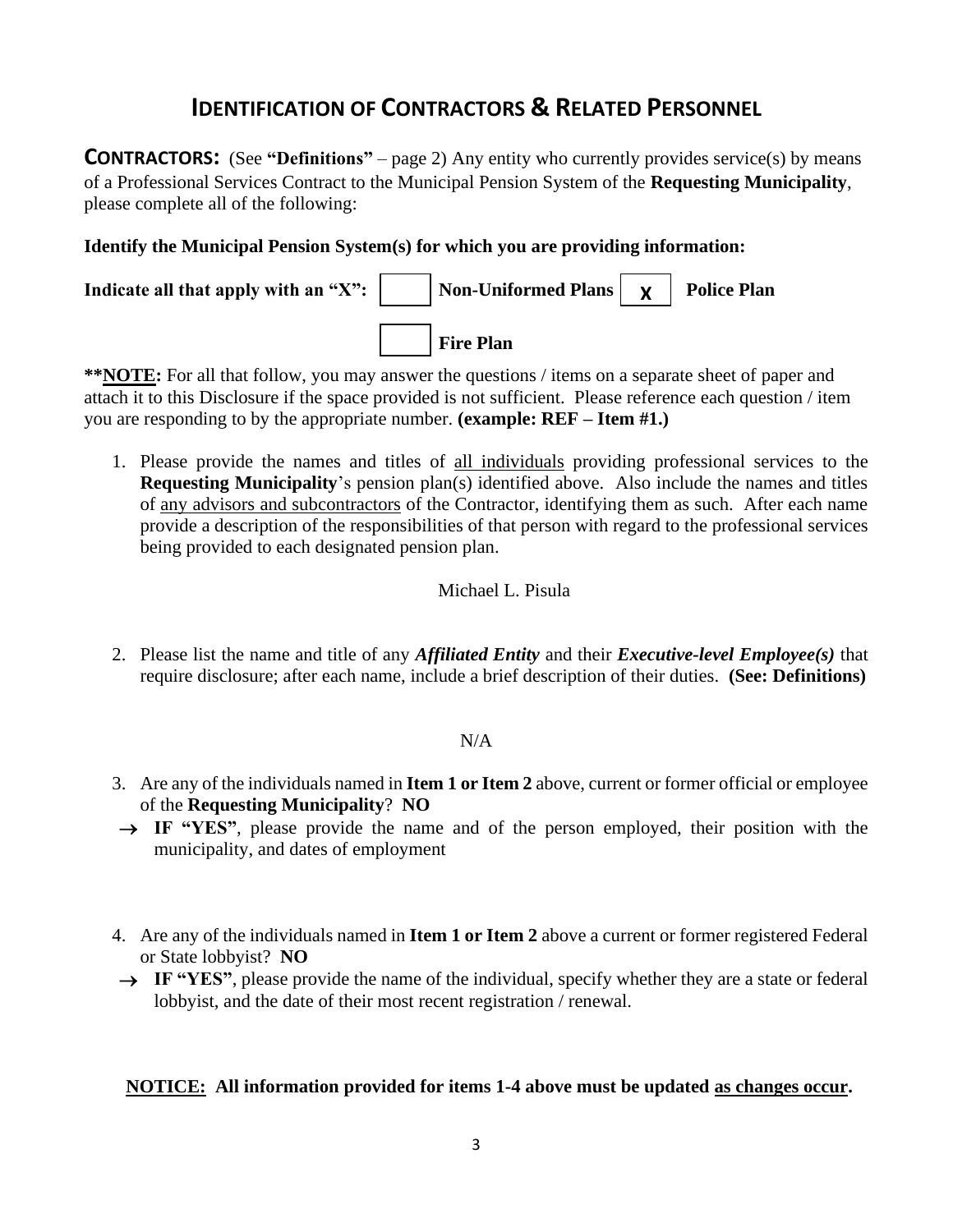5. Since December 17, 2009, has the *Contractor* or an *Affiliated Entity* paid compensation to or employed any third party intermediary, agent, or lobbyist that is to directly or indirectly communicate with an official or employee of the *Municipal Pension System* of the **Requesting Municipality** (OR), any municipal official or employee of the **Requesting Municipality** in connection with any transaction or investment involving the *Contractor* and the Municipal Pension System of the **Requesting Municipality**? **NO**

**This question does not apply** to an officer or employee of the *Contractor* who is acting within the scope of the firm's standard professional duties on behalf of the firm, including the actual provision of legal, accounting, engineering, real estate, or other professional advice, services, or assistance pursuant to the professional services contact with municipality's pension system.

- → **IF "YES"**, identify: **(1)** whom (the third party intermediary, agent, or lobbyist) was paid the compensation or employed by the *Contractor* or *Affiliated Entity*, **(2)** their specific duties to directly or indirectly communicate with an official or employee of the *Municipal Pension*  **System** of the **Requesting Municipality** (OR), any municipal official or employee of the **Requesting Municipality**, **(3)** the official they communicated with, and **(4)** the dates of this service.
- 6. **Since December 17, 2009**, has the *Contractor*, or any agent, officer, director or employee of the *Contractor* solicited a contribution to any municipal officer or candidate for municipal office in the **Requesting Municipality**, or to the political party or political action committee of that official or candidate? **NO**
- → IF "YES", identify the agent, officer, director or employee who made the solicitation and the municipal officials, candidates, political party or political committee who were solicited (to whom the solicitation was made).
- 7. **Since December 17, 2009:** Has the *Contractor* or an *Affiliated Entity* made any contributions to a municipal official or candidate for municipal office in the **Requesting Municipality**? **NO**
- $\rightarrow$  **IF "YES"**, provide the name and address of the person(s) making the contribution, the contributor's relationship to the Contractor, the name and office or position of the person receiving the contribution, the date of the contribution, and the amount of the contribution.
- 8. Does the *Contractor* or an *Affiliated Entity* have any direct financial, commercial or business relationship with any official of the **Requesting Municipality or municipal pension system**? **NO**
- → IF "YES", identify the individual with whom the relationship exists and give a detailed description of that relationship.

**\*\*NOTE:** A written letter is required from the **Requesting Municipality** acknowledging the relationship and consenting to its existence. The letter must be attached to this disclosure.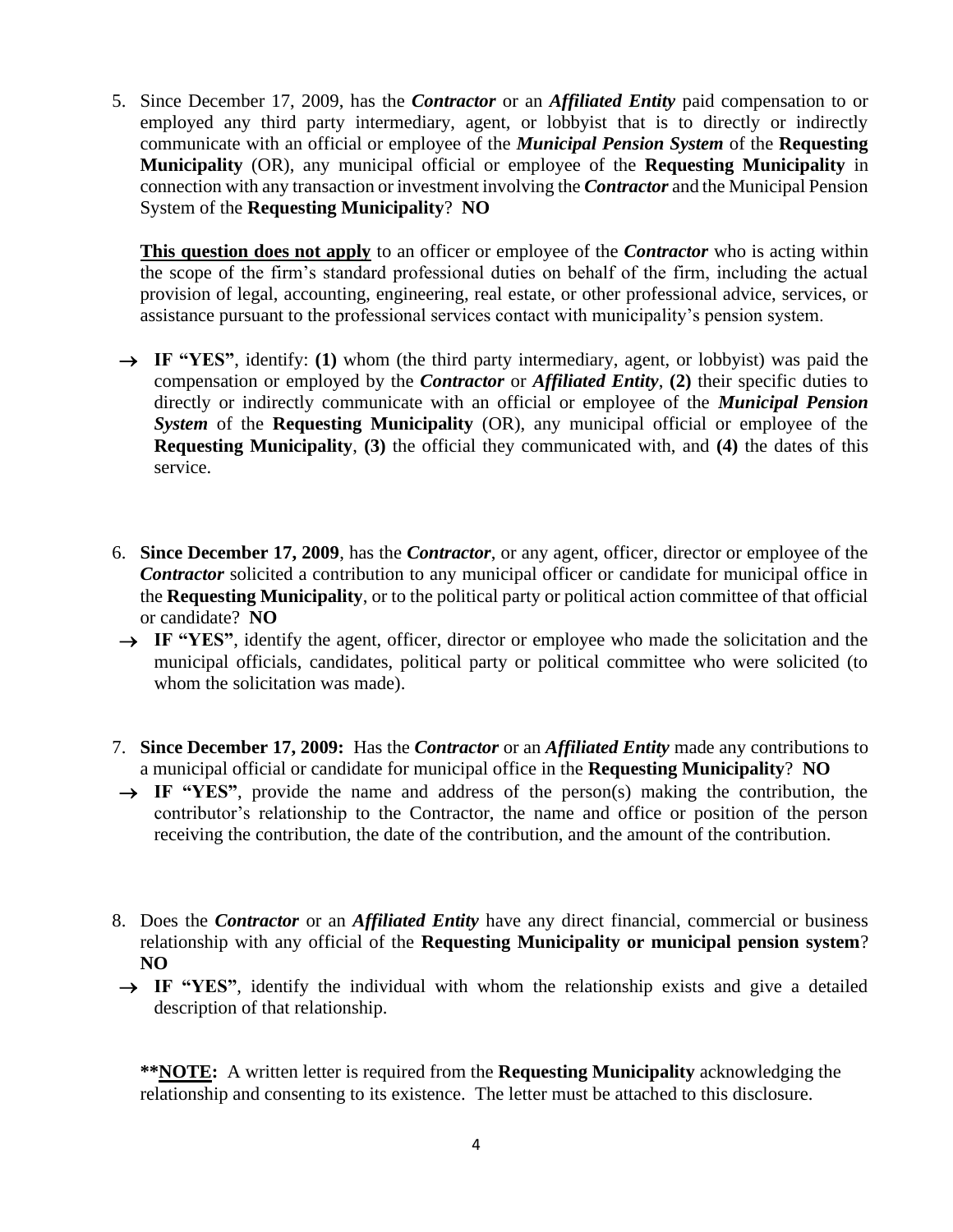Contact the **Requesting Municipality** to obtain this letter and attach it to this disclosure before submission.

- 9. Has the *Contractor* or an *Affiliated Entity* given any gifts having more than a nominal value to any official, employee or fiduciary of the **Requesting Municipality or the municipal pension system**? **NO**
- → **IF "YES"**, provide the name of the person conferring the gift, the person receiving the gift, the office or position of the person receiving the gift, specify what the gift was, and the date conferred.
- 10. Disclosure of contributions to any political entity in the Commonwealth of Pennsylvania. Have you or an Affiliated Entity made any contributions to which all the following apply? **NO Applicability:** A "yes" response is required and full disclosure is required **ONLY WHEN ALL** of the following applies:
	- a) The contribution was made within the last 5 years **NO**
	- b) The contribution was made by an officer, director, executive-level employee or owner of at least 5% of the *Contractor* or *Affiliated Entity*. **NO**
	- c) The amount of the contribution was at least \$500 and in the form of:
		- 1. A single contribution by a person in (b.) above, **OR**
		- 2. The aggregate of all contributions all persons in (b.) above; **NO**
	- d) The contribution was for **NO**
		- 1. Any candidate for any public office or any person who holds an office in the Commonwealth of Pennsylvania;
		- 2. The political committee of a candidate for public office or any person that holds an office in the Commonwealth of Pennsylvania.
- $\rightarrow$  **IF "YES"**, provide the name and address of the person(s) making the contribution, the contributor's relationship to the *Contractor*, the name and office or position of the person receiving the contribution (or the political entity / party receiving the contribution), the date of the contribution, and the amount of the contribution.
- 11. With respect to your provision of professional services to the Municipal Pension System of the **Requesting Municipality:**

Are you aware of any apparent, potential or actual conflicts of interest with respect to any officer, director or employee of the *Contractor* and officials or employees of the **Requesting Municipality**? **NO**

**NOTE: If, in the future,** you become aware of any apparent, potential, or actual conflict of interest, you are expected to update this **Disclosure Form** immediately in writing by:

- Providing a brief synopsis of conflict of interest (and);
- An explanation of the steps taken to address this apparent, potential, or actual conflict of interest.
- → **IF "YES"**, provide a detailed explanation of the circumstances which provide you with a basis to conclude that an apparent, potential, or actual conflict of interest may exist.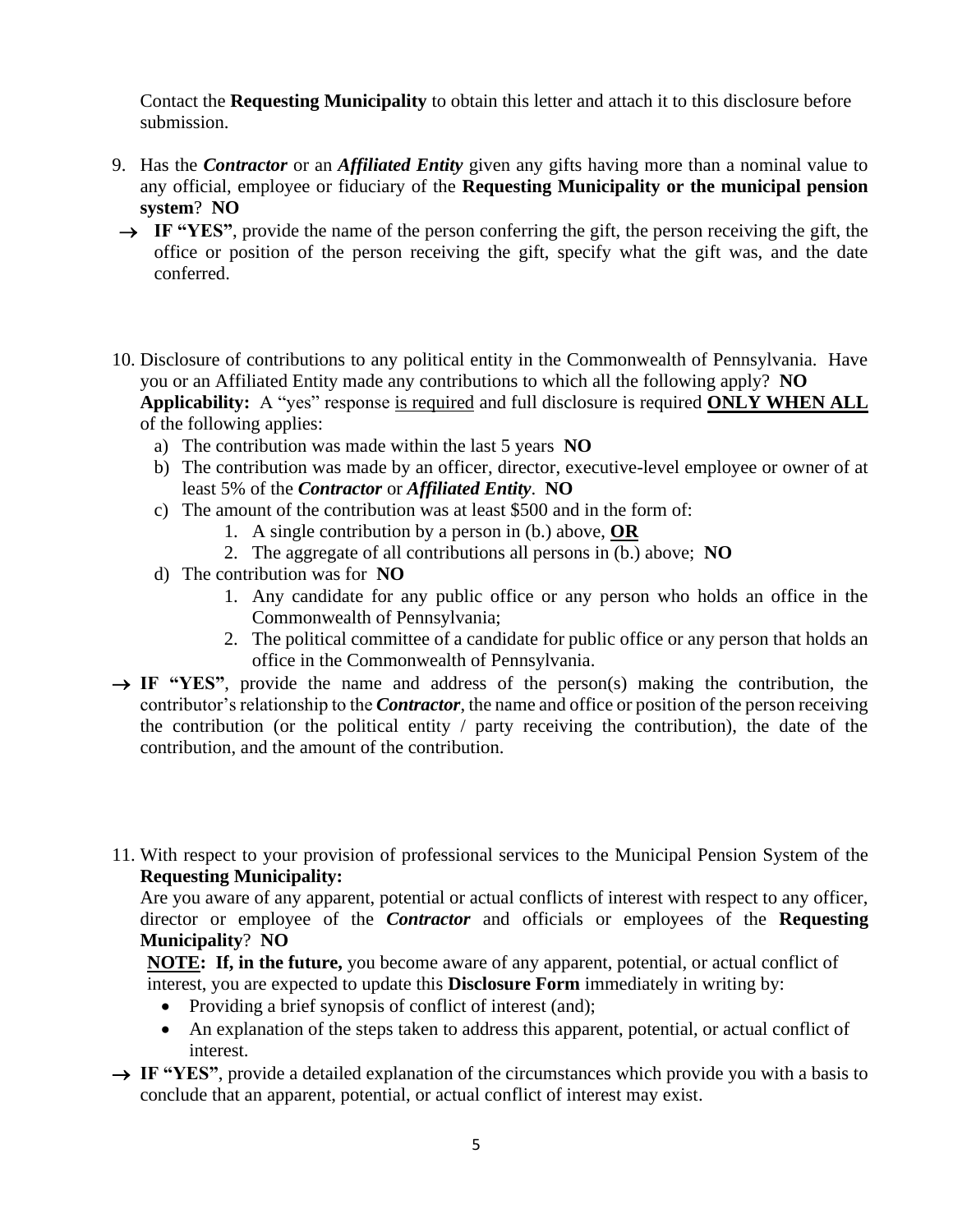12. To the extent that you believe that **Chapter 7-A of Act 44 of 2009** requires you to disclose any additional information beyond what has been requested above, please provide that information below or on a separate piece of paper.

#### N/A

Please prove the name(s) and position(s) of the person(s) participating in the completion of this Disclosure. **One of the individuals** identified by the *Contractor* in **Item #1** above must participate in completing this Disclosure and must sign the below verification attesting to the participation of those individuals named below.

**Name:** Michael L. Pisula **Name:** Name: **Position: Actuary Position: Name: Name: Position: Position: Name: Name: Position: Position:**

SIGNATURE

Actuary TITLE

6/21/2022

Date